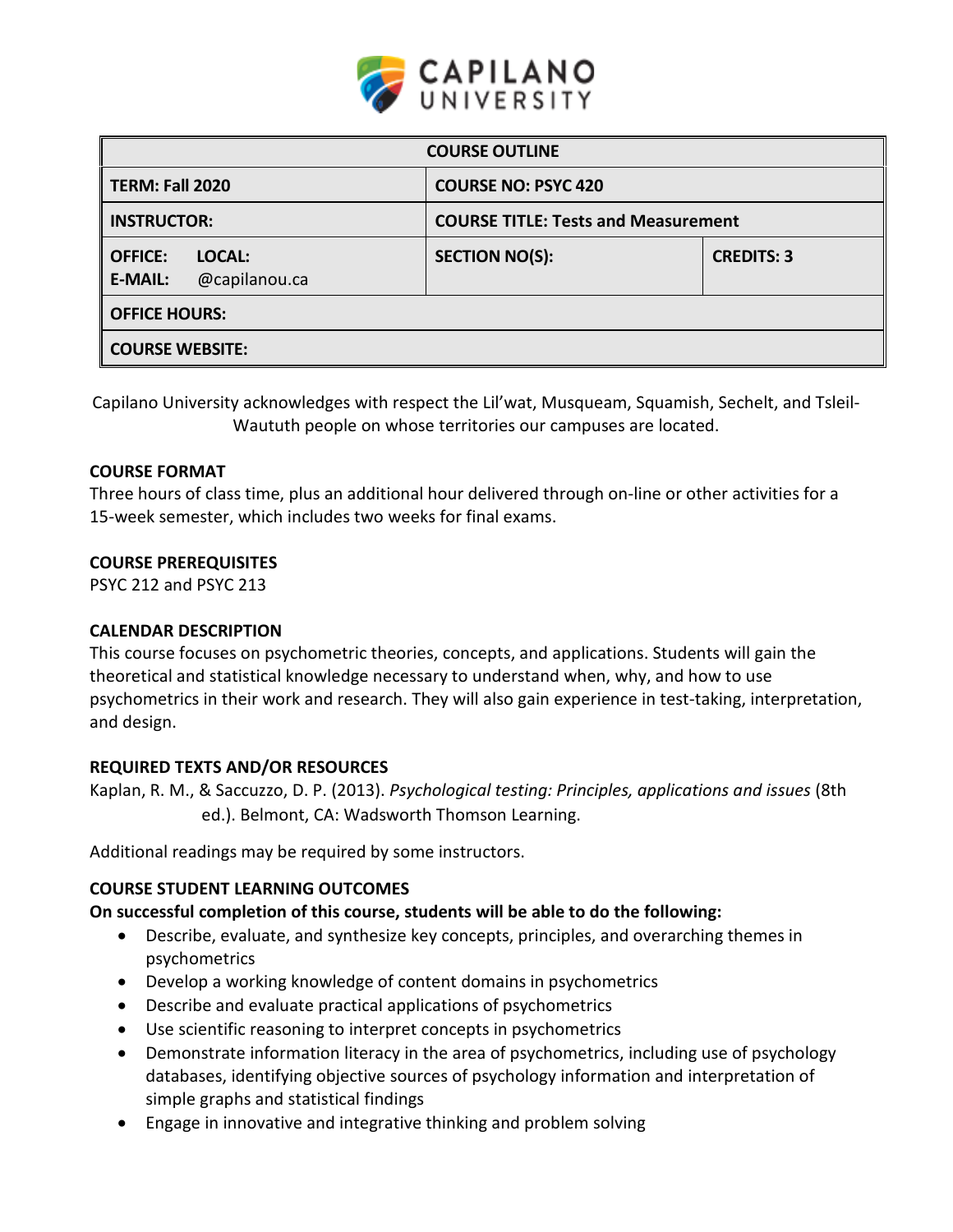- Interpret and critique research in psychometrics
- Incorporate sociocultural factors into scientific inquiry in psychometric testing
- Apply ethical standards to evaluate psychological science and practice in psychometrics
- Demonstrate effective writing in research reports and papers
- Exhibit effective presentation skills for different purposes
- Interact effectively with others in group assignments
- Apply course content and skills to career goals
- Exhibit self-efficacy and self-regulation
- Refine project-management skills
- Enhance teamwork capacity

#### **COURSE CONTENT**

| Date                                             | <b>Topic</b>                             | <b>Readings</b>                    |  |  |
|--------------------------------------------------|------------------------------------------|------------------------------------|--|--|
| Week 1                                           | Introduction to Psychometrics            | Kaplan & Sacuzzo, Chapter 1        |  |  |
| Week 2<br>Norms and Basic Statistics for Testing |                                          | Kaplan & Sacuzzo, Chapter 2        |  |  |
| Correlation and Regression for Testing<br>Week 3 |                                          | Kaplan & Sacuzzo, Chapter 2        |  |  |
| Week 4<br><b>Factor Analysis</b>                 |                                          | <b>Additional Readings</b>         |  |  |
| Week 5                                           | Reliability                              | Kaplan & Sacuzzo, Chapter 4        |  |  |
| Week 6                                           | Validity                                 | Kaplan & Sacuzzo, Chapter 5        |  |  |
| Week 7                                           | Mid-term Exam                            |                                    |  |  |
| Week 8<br>Item Response Theory                   |                                          | <b>Additional Readings</b>         |  |  |
| Week 9<br>Writing and Evaluating Test Items      |                                          | Kaplan & Sacuzzo, Chapter 6        |  |  |
| Week 10                                          | <b>Test Administration</b>               | Kaplan & Sacuzzo, Chapter 7        |  |  |
| Week 11                                          | <b>Intelligence Testing</b>              | Kaplan & Sacuzzo, Chapters 9 & 10  |  |  |
| Week 12                                          | Applications in Clinical and Counselling | Kaplan & Sacuzzo, Chapter 13       |  |  |
|                                                  | Settings                                 |                                    |  |  |
| Week 13                                          | Test Bias / Ethics                       | Kaplan & Sacuzzo, Chapters 19 & 21 |  |  |
| <b>Weeks 14/15</b>                               | FINAL EXAMINATION HELD IN FINAL EXAM     |                                    |  |  |
|                                                  | <b>PERIOD</b>                            |                                    |  |  |

All assigned chapters are required and will be examined, regardless of whether the material in them is covered in class.

#### **EVALUATION PROFILE**

| <b>Written Assignments</b>         |         | $20 - 40\%$ <sup>*</sup> |  |
|------------------------------------|---------|--------------------------|--|
| Examinations/Quizzes/Presentations | 25-60%* |                          |  |
| <b>Final Examination</b>           | 20-35%  |                          |  |
| Total                              | 100%    |                          |  |
| $\mathbf{a}$                       |         |                          |  |

\*Note: No single evaluation component will be worth more than 35%.

## **GRADING PROFILE**

|               |                               | $A+ = 90-100$ $B+ = 77-79$ $C+ = 67-69$ $D = 50-59$ |  |
|---------------|-------------------------------|-----------------------------------------------------|--|
| $= 85-89$     |                               | $  B = 73-76   C = 63-66   F = 0-49$                |  |
| $A - = 80-84$ | $  B - 70 - 72   C - 60 - 62$ |                                                     |  |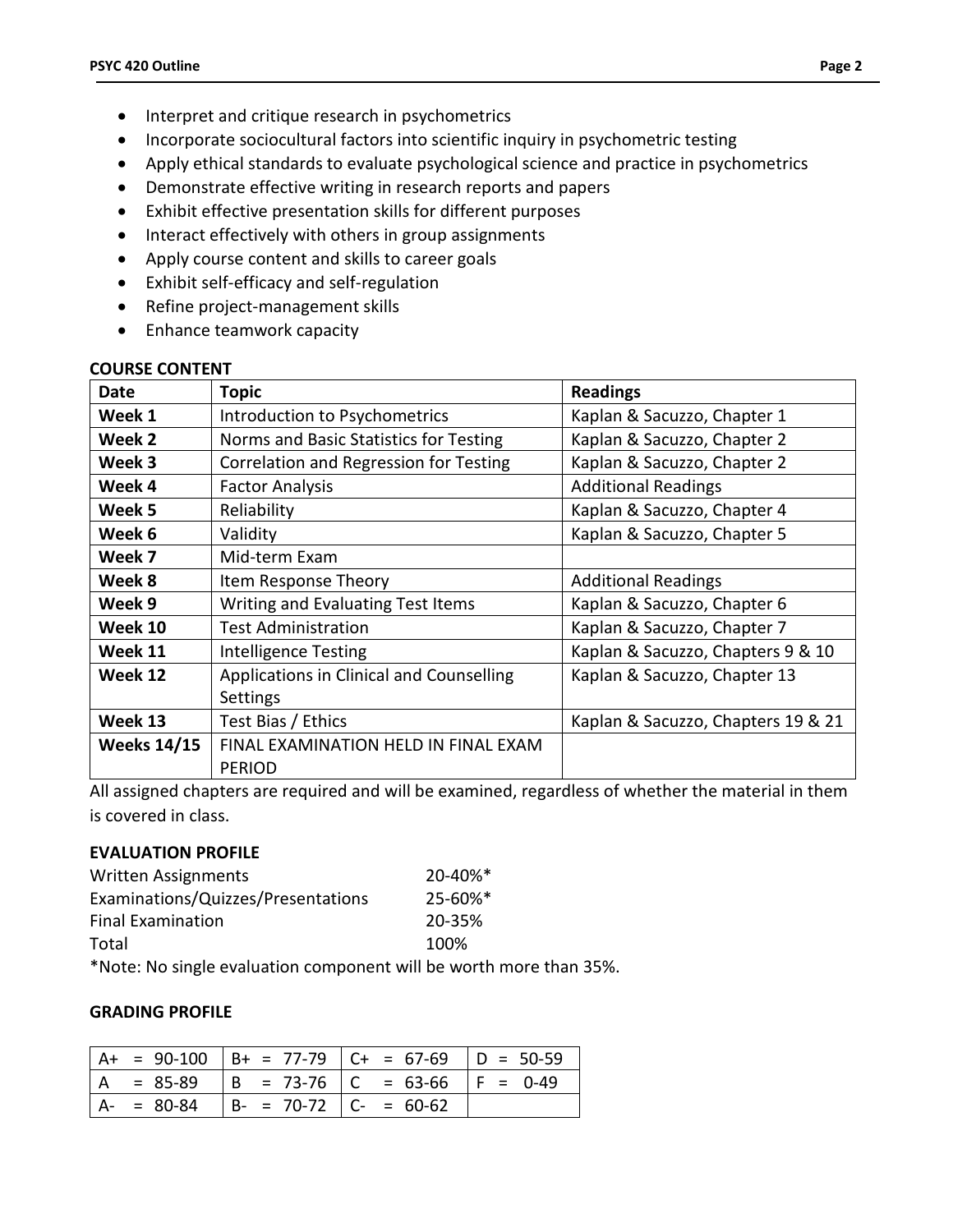### **Incomplete Grades**

Grades of Incomplete "I" are assigned only in exceptional circumstances when a student requests extra time to complete their coursework. Such agreements are made only at the request of the student, who is responsible to determine from the instructor the outstanding requirements of the course.

## **Late Assignments**

Unless otherwise specified, assignments are due at the beginning of the class on the due date listed. If you anticipate handing in an assignment late, please consult with your instructor beforehand.

# **Missed Exams/Quizzes/Labs etc.**

Make-up exams, quizzes and/or tests are given at the discretion of the instructor, in medical emergencies or severe personal crises, with prior notice, and appropriate documentation. Some missed labs or other activities may not be able to be accommodated. Please consult with your instructor.

## **Attendance**

Students are expected to maintain regular class attendance. Students are responsible for all announcements made in class, online to students' my.capilanou.ca email account or course website, and for all material on the course syllabus. Although instructors may discuss only portions of a chapter in class, students are responsible for studying all of each chapter listed in the course syllabus. Appropriate university behaviour is expected (see the University Calendar).

## **English Usage**

University level writing skills are required in all assignments. American Psychological Association (APA) writing guidelines, including the use of respectful language, must be followed. All assignments must be original and must be used for this course only. Students are expected to proofread all written work for any grammatical, spelling and stylistic errors. Instructors may deduct marks for incorrect grammar and spelling in written assignments.

## **Electronic Devices**

The use of personal technology is permitted in the classroom for note-taking purposes only, and if it is not distracting to others. During an exam, all personal technology must be turned off and removed from the desk. The use of programmable calculators will not be allowed in any test which is part of the grading profile.

## **On-line Communication**

Outside of the classroom, instructors will (if necessary) communicate with students using either their official Capilano University email or through the elearn course site; please check both regularly. Official communication between Capilano University and students is delivered to students' Capilano University email addresses only.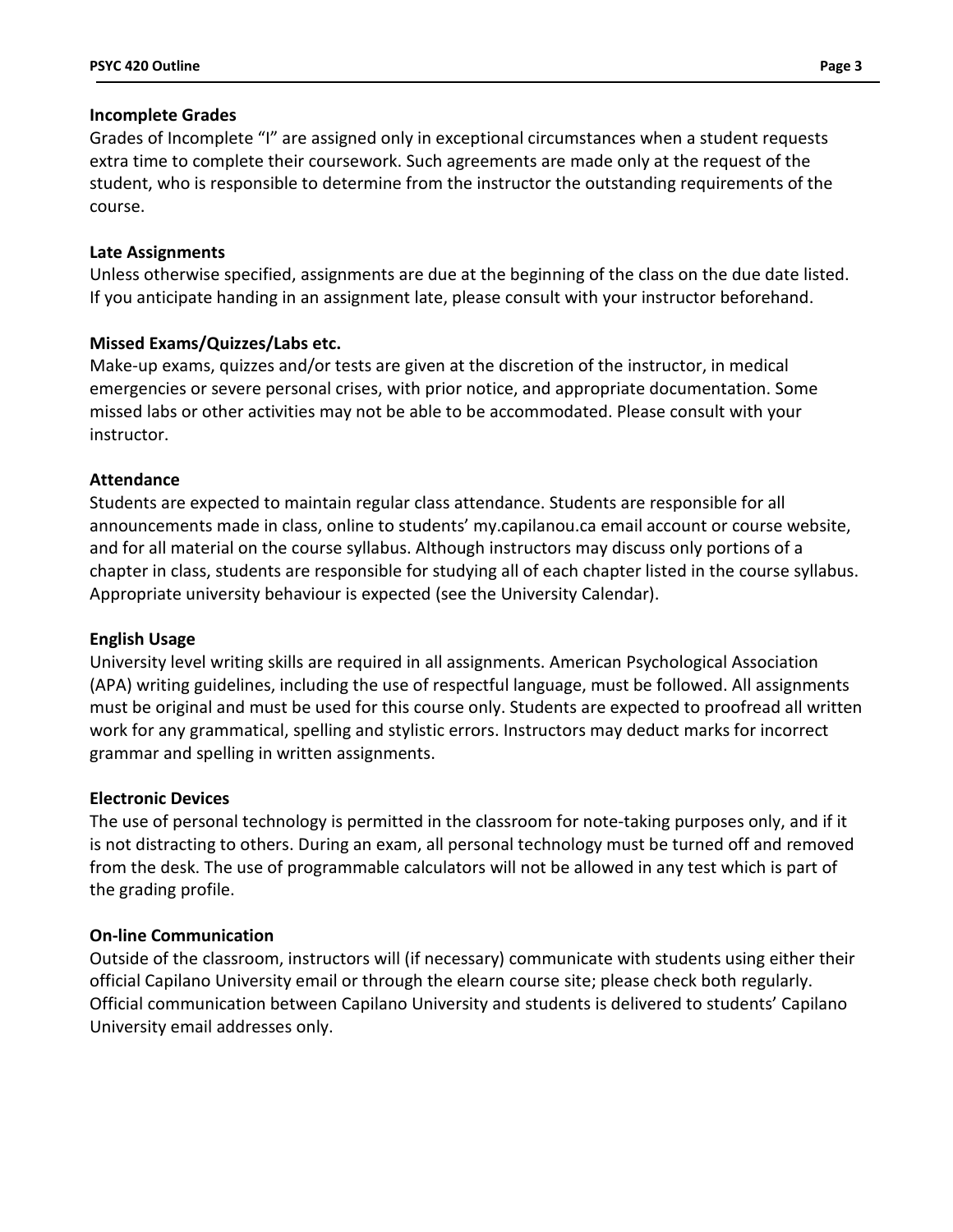## **UNIVERSITY OPERATIONAL DETAILS**

#### **Tools for Success**

Many services are available to support student success for Capilano University students. A central navigation point for all services can be found at:<https://www.capilanou.ca/student-life/>

## **Capilano University Security: download the [CapU Mobile Safety App](https://www.capilanou.ca/student-life/support--wellness/safety--security/capu-safe-app/)**

## **Policy Statement (S2009-06)**

Capilano University has policies on Academic Appeals (including appeal of final grade), Student Conduct, Cheating and Plagiarism, Academic Probation and other educational issues. These and other policies are available on the University website.

## **Academic Integrity (S2017-05)**

Any instance of academic dishonesty or breach of the standards of academic integrity is serious and students will be held accountable for their actions, whether acting alone or in a group. See policy and procedures S2017-05 Academic Integrity for more information: [https://www.capilanou.ca/about](https://www.capilanou.ca/about-capu/governance/policies/)[capu/governance/policies/](https://www.capilanou.ca/about-capu/governance/policies/)

Violations of academic integrity, including dishonesty in assignments, examinations, or other academic performances, are prohibited and will be handled in accordance with the Student Academic Integrity Procedures.

**Academic dishonesty** is any act that breaches one or more of the principles of academic integrity. Acts of academic dishonesty may include but are not limited to the following types:

**Cheating**: Using or providing unauthorized aids, assistance or materials while preparing or completing assessments, or when completing practical work (in clinical, practicum, or lab settings), including but not limited to the following:

- Copying or attempting to copy the work of another during an assessment;
- Communicating work to another student during an examination;
- Using unauthorized aids, notes, or electronic devices or means during an examination;
- Unauthorized possession of an assessment or answer key; and/or,
- Submitting of a substantially similar assessment by two or more students, except in the case where such submission is specifically authorized by the instructor.

**Fraud**: Creation or use of falsified documents.

**Misuse or misrepresentation of sources**: Presenting source material in such a way as to distort its original purpose or implication(s); misattributing words, ideas, etc. to someone other than the original source; misrepresenting or manipulating research findings or data; and/or suppressing aspects of findings or data in order to present conclusions in a light other than the research, taken as a whole, would support.